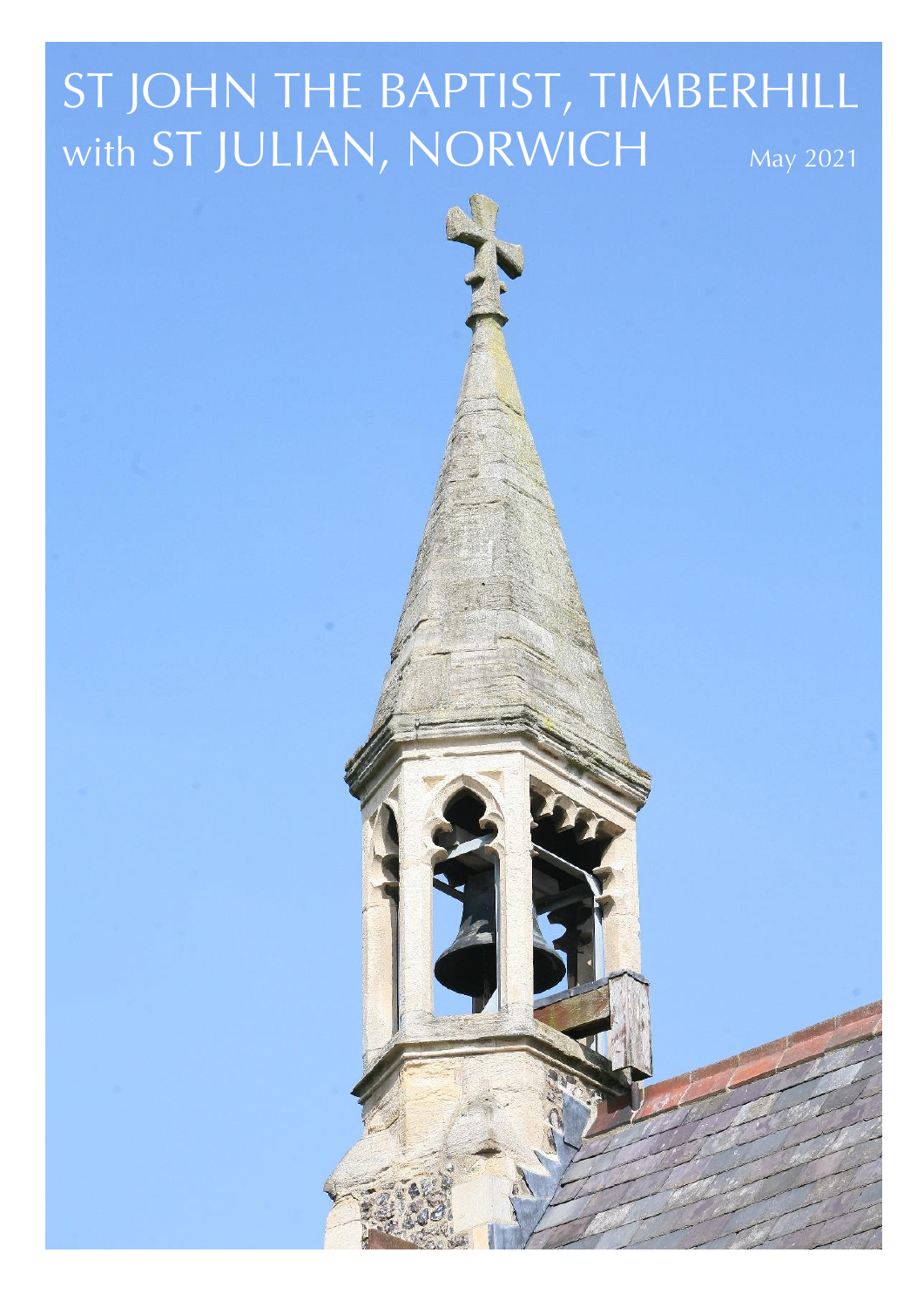## PARISH PEOPLE

| <b>Parish Priest</b>            | <b>Fr Richard Stanton</b><br>The Rectory, 8 Kilderkin Way, Norwich NR1 1RD<br>01603 626104 • richard_stanton@btinternet.com |
|---------------------------------|-----------------------------------------------------------------------------------------------------------------------------|
|                                 | Fr Richard's rest day is Monday.                                                                                            |
| <b>Churchwardens</b>            | <b>Shirley Buxton</b><br>32 Mansel Drive, Old Catton, Norwich NR6 7NB<br>01603 404438 • shirleypeterbuxt@btinternet.com     |
|                                 | Gudrun Warren<br>38 Lark Drive, Attleborough NR17 1NZ<br>01953 455146 • gudrun.warren@gmail.com                             |
| <b>PCC Secretary</b>            | Liz Kilshaw                                                                                                                 |
| <b>PCC Treasurer</b>            | Chris Bushnell                                                                                                              |
| <b>Gift Aid Secretary</b>       | Michael Watson                                                                                                              |
| Organist                        | Keith Buxton                                                                                                                |
| <b>Head Server</b>              | John Foottit                                                                                                                |
| <b>Electoral Roll Secretary</b> | Elizabeth Sutherland                                                                                                        |
| <b>Safeguarding Officer</b>     | <b>Shirley Buxton</b>                                                                                                       |
| Desusant Comed nonnecentatives  |                                                                                                                             |

#### **Deanery Synod representatives**

Liz Kilshaw, Rhys Lewis

#### **Parochial Church Council**

Mary Barnes-Clay, Fr Peter Barnes-Clay, Andrew Knights, Susan Snasdell, Elizabeth Sutherland, Melissa Symes, Nigel Waller

#### **Sidespeople**

Garret Cronin, Barbara Donnelly, Andrew Knights (*Senior Sidesman*), Michael Rayner, Wendy Rayner, Nichola Rose, Diane Sheen, Susan Snasdell, Dorothy Tinkler, Richard Tinkler, Stuart Tinkler, John Woodrow

#### **The Julian Centre** Rouen Road, Norwich NR1 1QT 01603 767380 • www.julianofnorwich.org

### **The Centre is currently closed for refurbishment**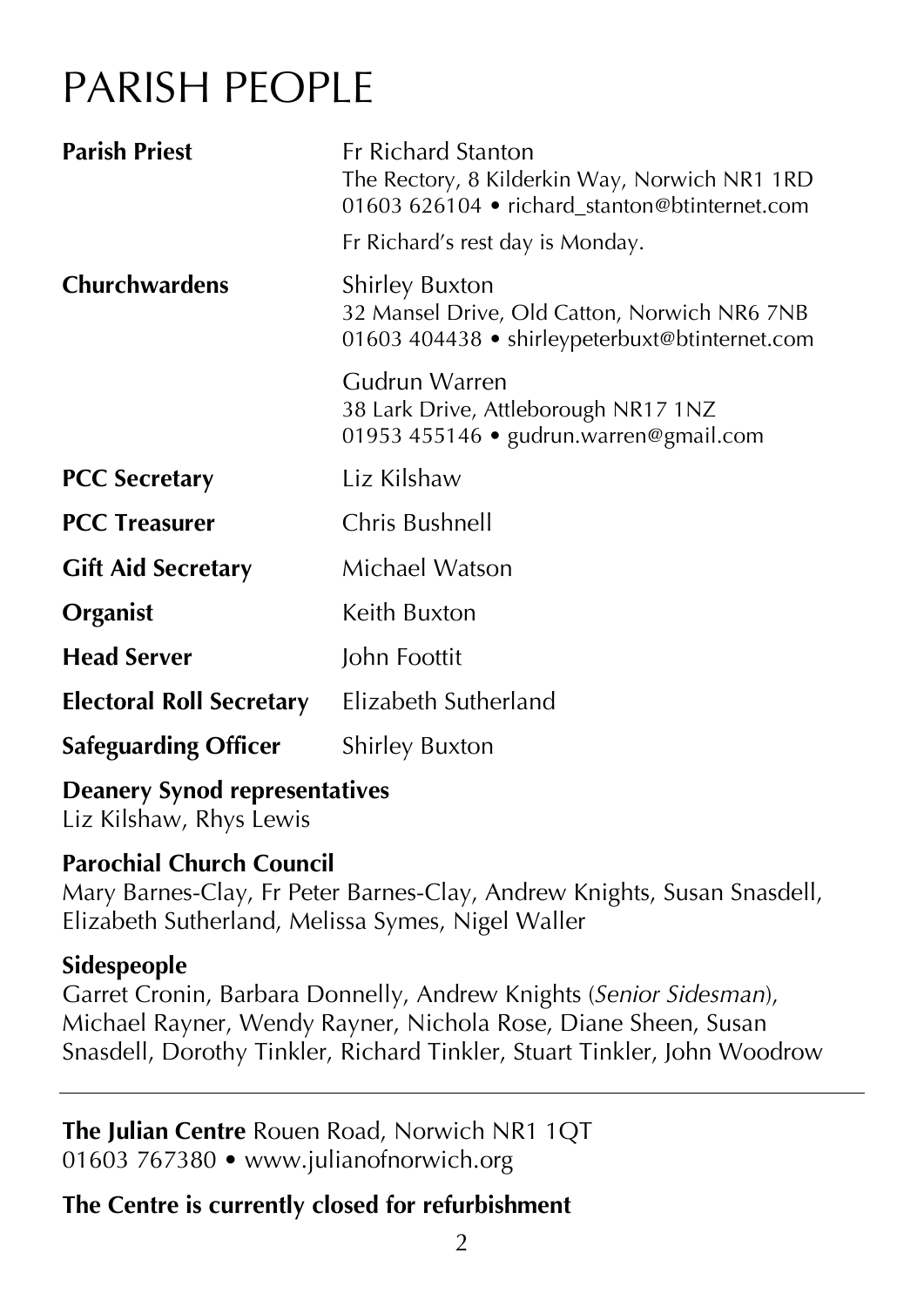## Alleluia, without interruption

Dear Ments,

#### *Alleluia! Christ is risen!*

'From holy Easter until Pentecost, without interruption, let "Alleluia" be said!' So says chapter fifteen of the Rule of St Benedict, and Easter Alleluias continue to resound in our worship Sunday by Sunday and day by day as we rejoice in the light of Christ's Resurrection, his victory over sin and death and the share in it which he extends to us through the gift of our Baptism.

The fifty days of Eastertide, 'from holy Easter until Pentecost', situate us in the 'land flowing with milk and honey' to which Christ our Passover has brought us by his Cross and Passion. Throughout these days, our worship is unmistakably joyful, focussed on



*Servers Bev Standing and Rhys Lewis lead the procession out of St John's and into the churchyard on Easter Day*

the Paschal Mystery and celebrating 'the memory of the wonderful works… [by which] Christ has conquered the powers of death and hell and restored in men and women the image of the Father's glory.' Rightly did St Augustine say that we are an Easter people, and 'Alleluia' is our song.

What a joy it was to receive an email from a Church Family member, coming to Mass, who said, 'On entering the church we were immediately impressed how St John's looked so beautifully fresh and sparkling.' Thanks to the care and diligence of our daily cleaners, our sacristy team and our flower arrangers, both our churches truly speak of Easter welcome and joy, whether they're empty and quiet on some weekday afternoon or full and vibrant on a Sunday morning.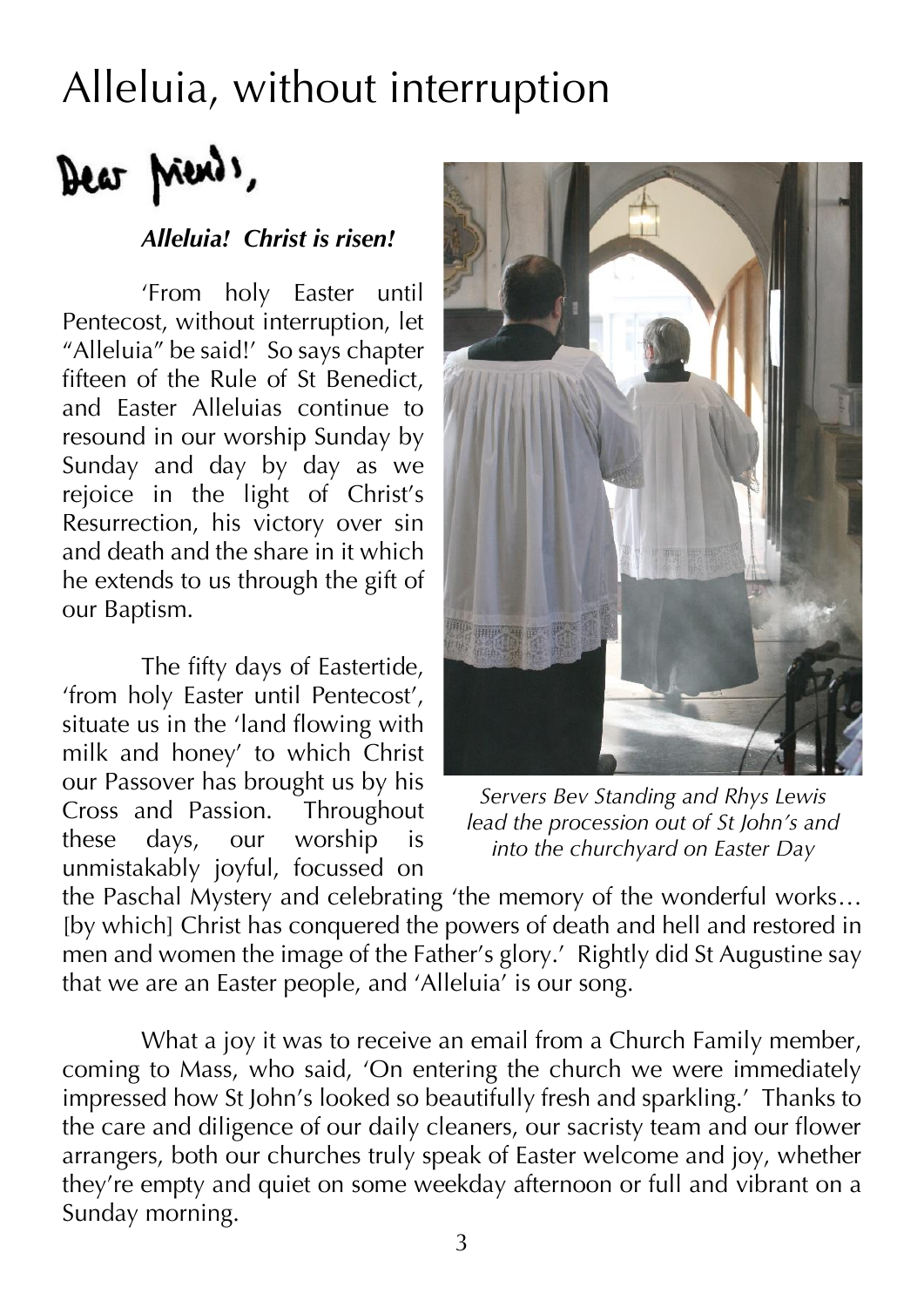

*The People of God attend to the proclamation of the Gospel on Easter Day 2021*

During the last month, from April  $1<sup>st</sup>$  to  $30<sup>th</sup>$ , 132 individuals participated 'in person' in at least one act of regular public worship in our two churches. Of these 132, 60 were women and 72 were men (a significant departure from all trends nationally in the Church of England). You don't see them all at once, of course – we're still physically-distanced during services and can't accommodate congregations of any great size. But I share this statistic with you so that you can realise, with me, that what we offer in this place does speak to people, does meet people's needs, does enable them to 'worship in spirit and in truth' – and (beyond those at services) unseen, uncounted, unrecognised are those who come and go quietly throughout the hours when our churches are open, day by day, slipping in for a few moments of prayer, or to light a candle, or to absorb the peace of this place. 'This is Jesus's house,' said one young woman to her small daughter as they were wandering round St John's just after Morning Prayer one day during Holy Week, after a picnic breakfast on the steps. 'Isn't it lovely?'

Openness is the key to all this – open doors and open hearts. Again and again over the past months, people have said to me, 'Thank you for being open, thank you for being here.' I pass those thanks on to you, since it is you, our Church Family, who make our churches what they are. I wish we could be open even more than we are: bit by bit, we'll get there.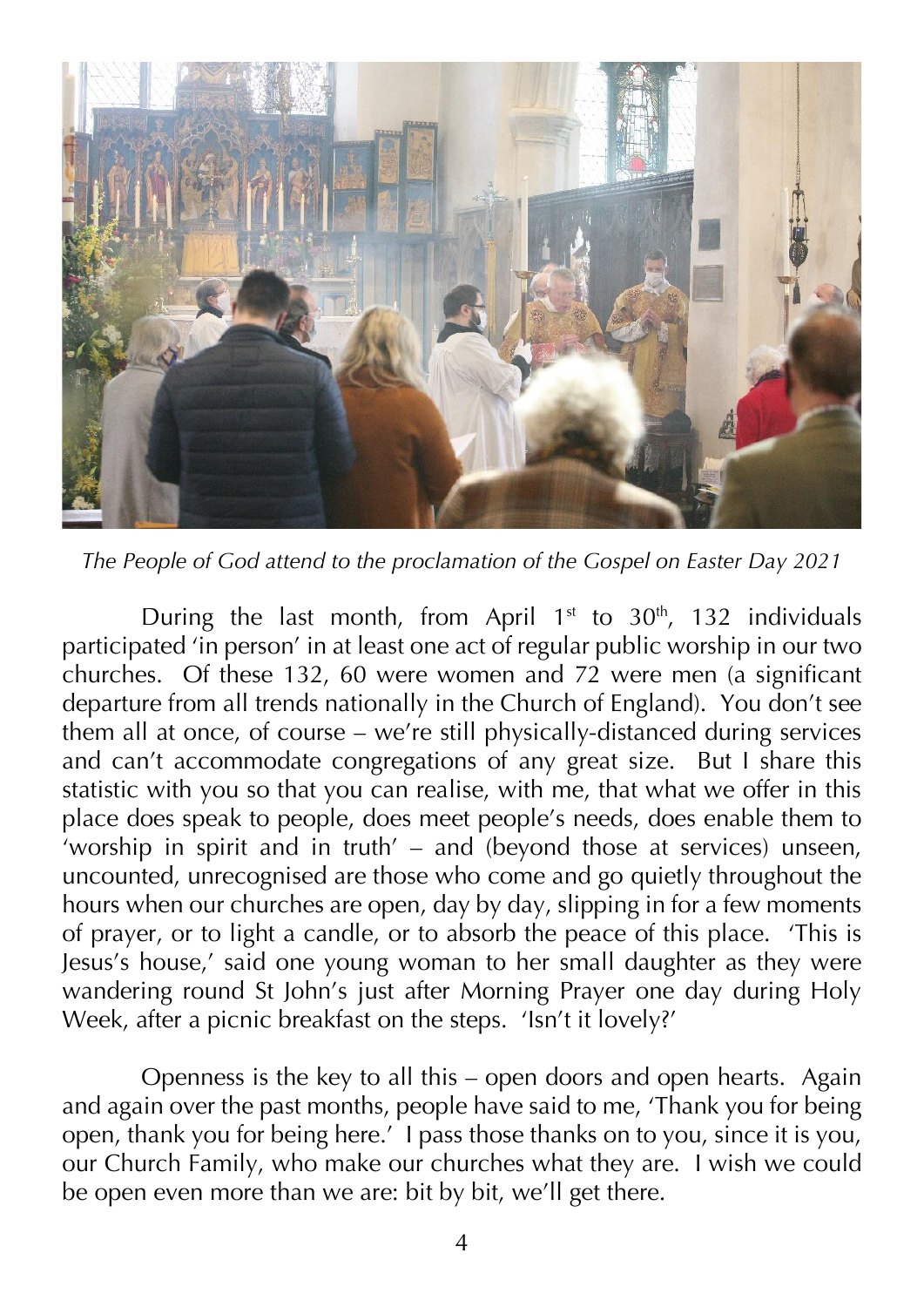During May we have a particular opportunity to celebrate and consider the life of our Church Family with the Annual Parochial Church Meeting, which takes place on Saturday 22 May (the Eve of Pentecost) at 10.30am in St John's. Please come! We begin with the Election of Churchwardens, then move on to elect PCC members (there are five places to fill: could you serve?), receive our accounts and reports and discuss matters of common interest. There's much for which to be thankful, not least the reinvigorated and deeply generous giving of so many which enabled us to weather last year's storms comparatively unscathed – and, if you're one of the 132 who shared in our worship last month but, for whatever reason, you're not yet part of our planned giving scheme which supports the life and witness of our churches, could this be the time to consider it? We're always happy to answer questions and to help: the amount is not important; your involvement certainly is.

We are engaged in a work of reshaping and renewing, you and I: we haven't chosen it, but the circumstances which have been thrust upon us by the past fourteen months demand it of us. What are we to make of the new world into which we are entering? Will it be (as we pray in the May Crowning of our Lady) 'a Christ-centred age, in which people will hear the word of God and do it'? If it *is* to be that, how can we make a start, here, now, today? What ought we to do, and to be, if the Kingdom for which we pray is to be recognised among us?

Openness is for me a keynote of these days of Eastertide, as we give thanks for Christ our Risen Lord who 'brake the age-bound chains of hell', who shattered the bars and trod down the doors which barred the way to eternal life. We give thanks for the freedom into which he has led us – and we pray for the grace and courage to live more faithfully in its light.

Openness to one another – openness to new ideas, fresh gifts and new opportunities – openness to the needs and insights of the world around us – openness to the Holy Spirit for whose quickening and empowering we pray and whose presence in the Church we celebrate on Whitsunday, the great Feast of Pentecost, as it completes and crowns the Easter season. So do we cry eagerly: *Come, Holy Spirit, fill the hearts of thy faithful people: and kindle in us the fire of thy love!*

Your friend and parish priest,

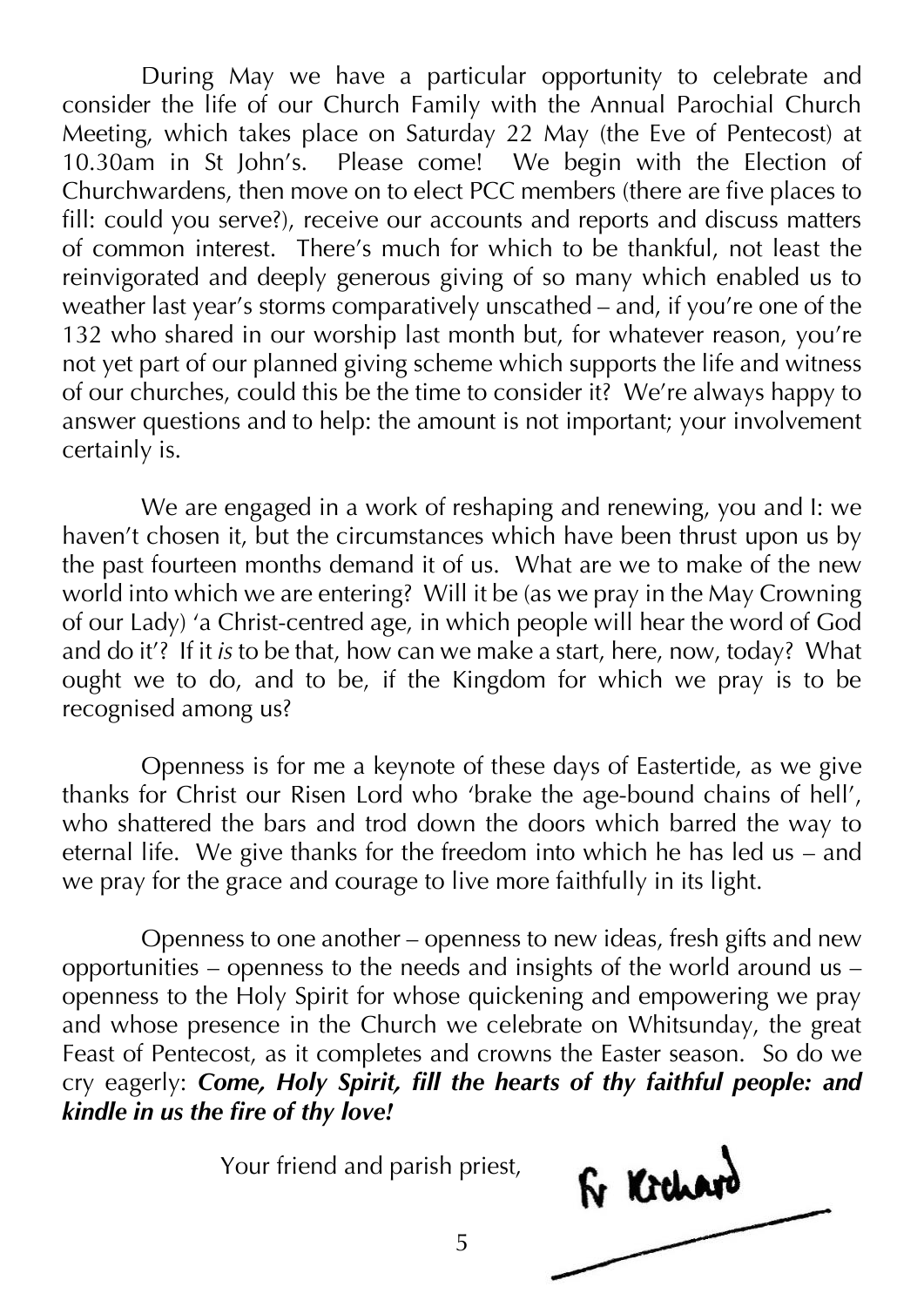# Mary's month of May

### **Sunday 2 May • Fifth Sunday of Easter**

11am Solemn Mass with the May Procession Preacher: The Parish Priest

### **Monday 3 May • SS Philip and James, Apostles**

10am Low Mass (*St Julian's*) followed by the Rosary



### **Saturday 8 May • Feast of the Lady Julian of Norwich**

- 10.30am High Mass (*St Julian's*) with the Bishop of Norwich: attendance sadly restricted owing to physical distancing; Mass will be livestreamed at www.julianofnorwich.org
- 12 noon Low Mass (*St John's*)
- 3pm Julian Lecture (Professor Vincent Gillespie, University of Oxford) to be livestreamed at www.julianofnorwich.org

### **Sunday 9 May • Sixth Sunday of Easter: Rogation Sunday**

11am Litany of the Saints in Procession and Solemn Mass Preacher: Edwin Wilton-Morgan, ordinand on attachment

### **Monday 10 to Sunday 16 May • Christian Aid Week**

### **Thursday 13 May • Ascension Day**

- 10am Low Mass (*St John's*)
- 12 noon Low Mass (*St John's*)
- 7pm Deanery Eucharist (*St Stephen's, Rampant Horse Street*) with the Revd Lorna Allies celebrating and Canon Edward Carter preaching

### **Friday 14 May • St Matthias the Apostle**

5pm Low Mass (*St Julian's*)

### **Saturday 15 May**

10am to Sale of pre-loved household goods in St Julian's garden 11.30am (Proceeds for Christian Aid Week)

### **Saturday 22 May**

10.30am Election of Churchwardens and Annual Parochial Church Meeting followed by Low Mass for the Vigil of Pentecost at noon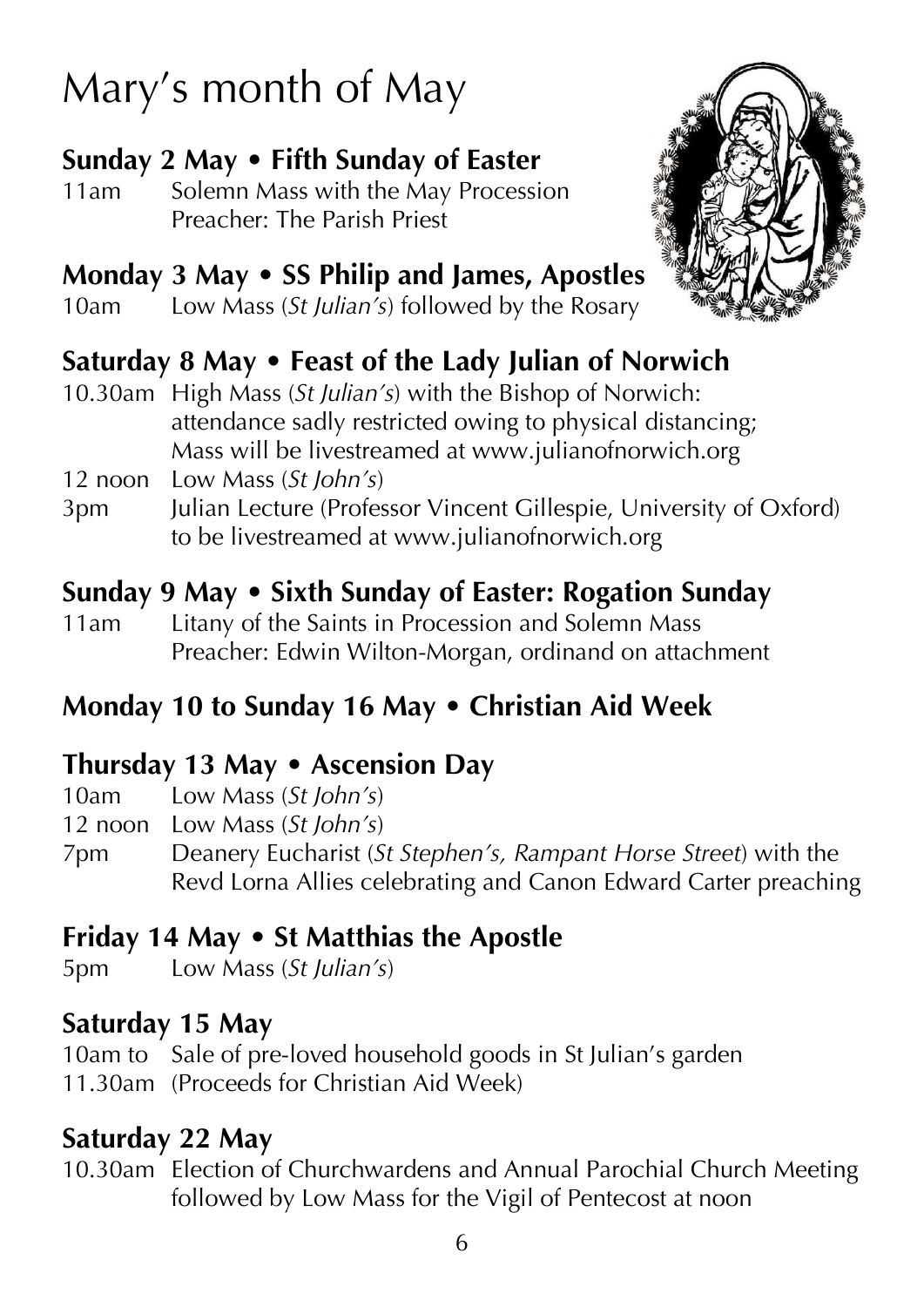### **Sunday 23 May • Whit Sunday: Feast of Pentecost**

| 11am | High Mass                                                      |
|------|----------------------------------------------------------------|
|      | Preacher: Canon Andrew Greany SSC, Chantry Priest of the Guild |
|      | of All Souls and formerly Vicar of Little St Mary's, Cambridge |
| 6pm  | Choral Evensong and Benediction                                |
|      |                                                                |

### **Monday 31 May • Visitation of the Blessed Virgin Mary**

10am Low Mass (*St Julian's*) followed by the Rosary

12 noon Low Mass (*St John's*)

## From the Parish Registers

### **Communicants and collections**

|                        | Sunday | Weekday | Collection |
|------------------------|--------|---------|------------|
| Week beginning 4 April | 110    | 40      |            |
| 11 April               | 59     | 67      | tbc        |
| 18 April               | 55     | 42      |            |
| 25 April               | 46     | 35      |            |

*Standing orders for our Church average £3,000 a month.*



**Our Church Family supports the Norwich Foodbank.** Current needs at the Foodbank include long life fruit juice, tinned sponge pudding, tinned custard, teabags, tinned fruit and nappies (sizes 6 and 7). Contributions may be brought to St John's or to the Rectory at any time. In the twelve months to 28 February, Norwich

Foodbank gave 15,059 food parcels to local people, including 5,319 children.

**New sets of boxed envelopes** for regular weekly giving are available for the year April 2021 to April 2022. If you don't give by standing order, the weekly envelopes are a convenient and efficient method. Several people asked for them in the Stewardship Campaign eighteen months ago, so we reintroduced them on a trial basis. If you pay tax, please ensure you've also completed a blue Gift Aid form which increases the value of your gift at no extra cost to you. (You then don't need to fill in a yellow envelope each time you give!)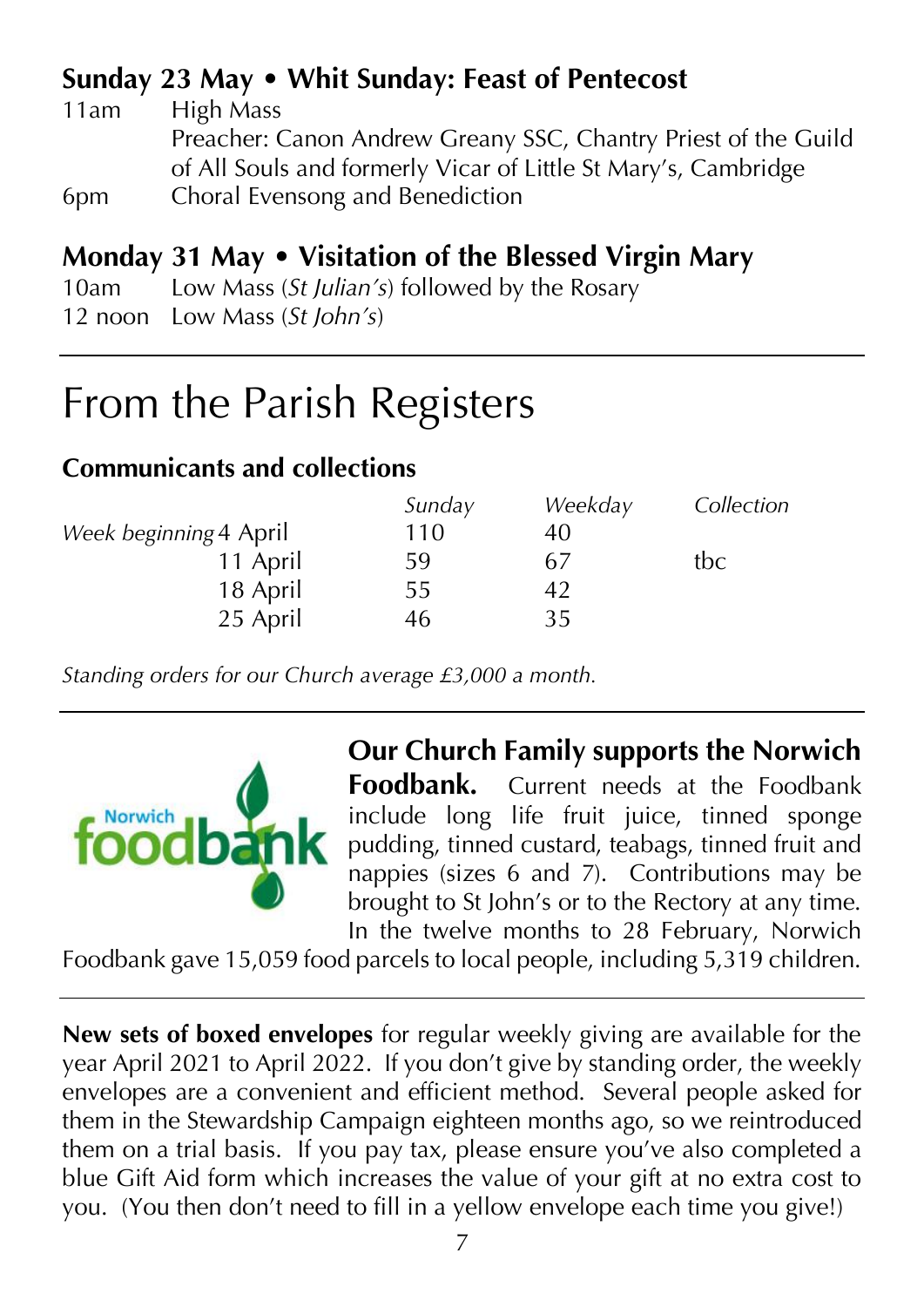

## Every last drop: Rose's story

ose is caught in a cycle of climate chaos. She lives in Dili village in the Kitui region of Kenya. From severe drought to flooding, extreme  $\sum_{n=0}^{100}$  weather robs her of what she needs to survive: a reliable source of water. R

When she was a child, Rose remembers how often the rains would fall, giving fruit to the baobab trees and providing plenty of nutritious food to eat.

'When I was a young girl, there was plenty of food,' Rose says. Now, the rains are totally unreliable. The climate crisis has galvanised extreme weather and Rose's community are feeling the brunt of it. For months at a time, Rose and her family lives with drought.

Rose strives to provide for her grandchildren who live with her. She does all she can to give them happy childhoods, like the times she remembers when there was plenty of food. But the climate crisis is driving her to the brink.

In times of drought, Rose sets out on a long and dangerous journey every morning to collect water for her family. She walks on an empty stomach.

'Because I am old, I can't walk very fast. When I get home I just rest in the evening. I have no energy to do anything else,' Rose says. Even when the rains do come, relief for Rose is often short lived.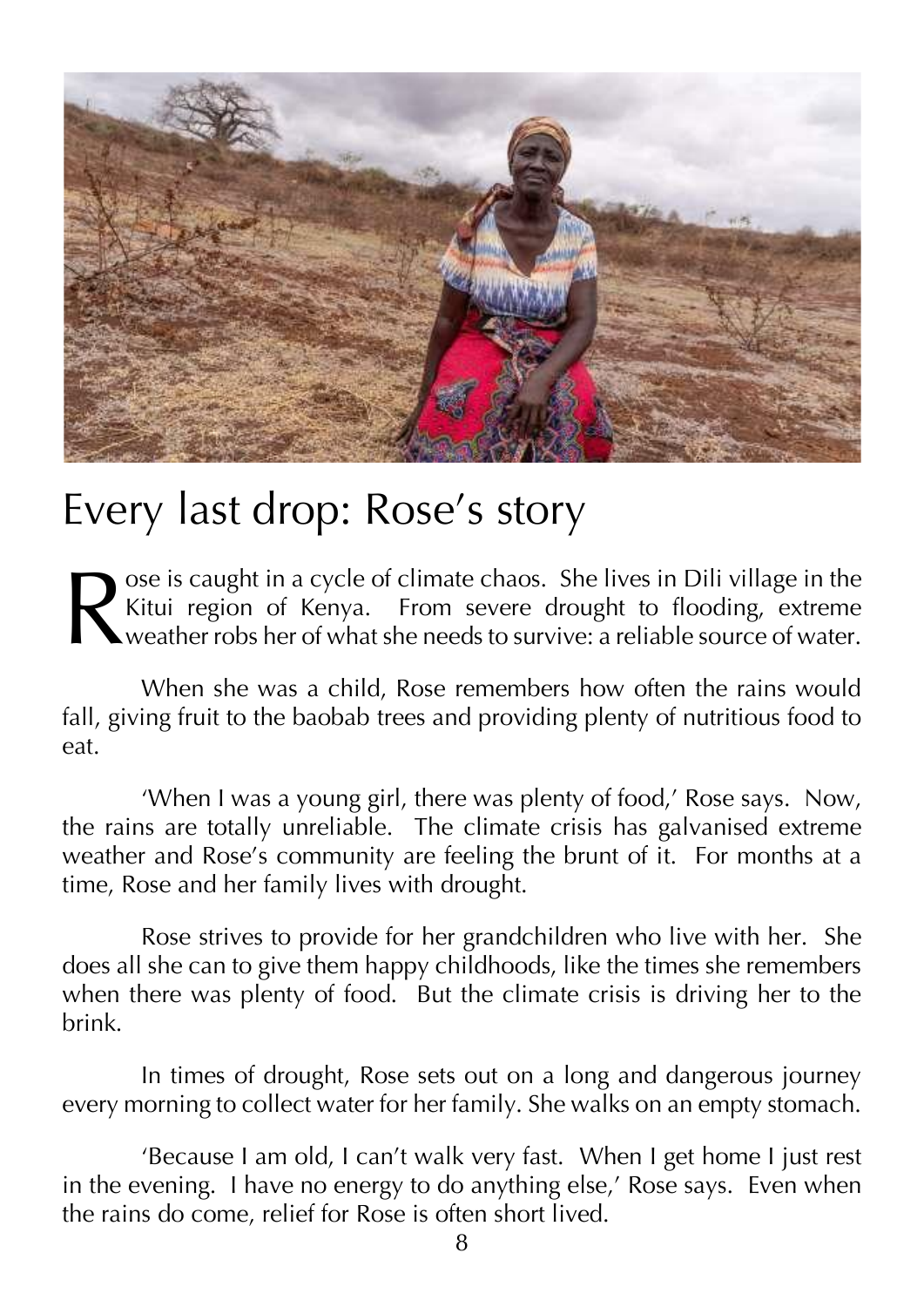There is a nearby earth dam just minutes away from Rose's home. It should be a lifeline. But it's not wide enough or deep enough for everyone's needs. It runs out of water too quickly. Imagine how dispirited Rose must feel watching the rain fall for days, only to find the dam empty just a short while later. What's more, the rains are much heavier than they should be, putting Rose's community at risk of flooding.

Rose is over 60 years old and simply won't have the strength to fetch water from further afield for much longer. We need to fight this climate crisis together.

With a reliable source of water, people like Rose would be free from long, painful journeys. They would be able to grow fresh vegetables to eat. And they would be able to protect themselves from the dangers of Coronavirus. With such dire need, every last drop of water that falls in Rose's community is precious.

Our gifts this Christian Aid Week will help us to stand with people like Rose to help them tackle the climate crisis. Our gifts could help communities in Kenya and around the world build better earth dams to harvest more water; sow drought-tolerant crops that grow even with the fewest of drops; or set up an advocacy group to demand change at the highest level and work to reduce the effects of the climate crisis.

Climate change affects us all, but people living in poverty around the world fight the worst of it every day. **This Christian Aid Week, our praying and our giving can help to change lives.**



## **Christian Aid Week • Monday 10 to Sunday 16 May**

Envelopes for your Christian Aid Week gifts will be distributed in church, and you can also give online at **www.christianaid.org.uk**

On **Saturday 15 May** we're having a sale of pre-loved household goods and gifts in St Julian's churchyard from 10am to 11.30am. All proceeds to Christian Aid. Volunteer help will be gratefully received!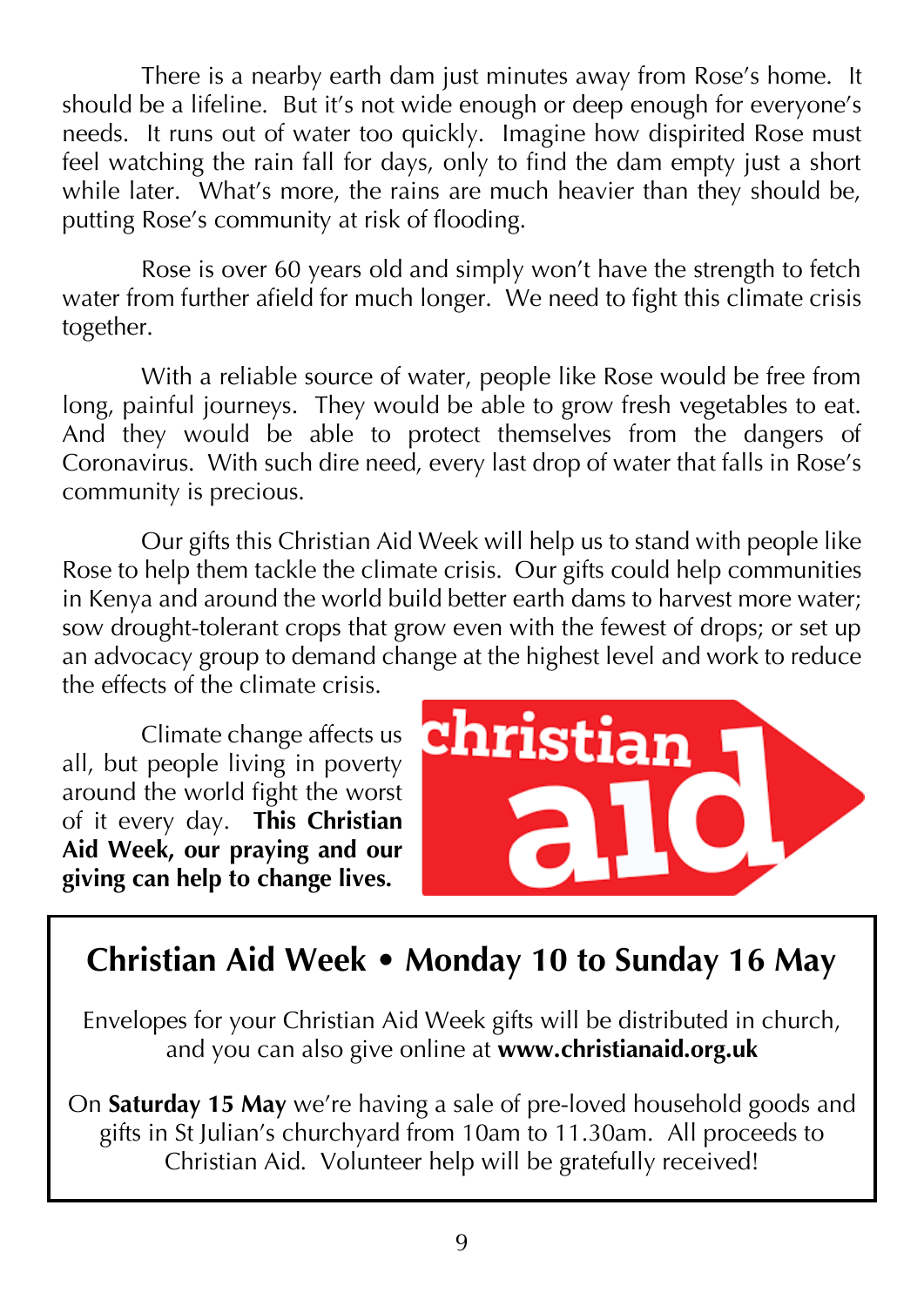# May 2021

| 1                                      | Sat                                           | St Joseph the Worker                                                                                                                                                                                                                                                   |                                                                                                        |
|----------------------------------------|-----------------------------------------------|------------------------------------------------------------------------------------------------------------------------------------------------------------------------------------------------------------------------------------------------------------------------|--------------------------------------------------------------------------------------------------------|
| $\bf{2}$<br>3<br>4<br>5<br>6<br>7<br>8 | Sun<br>Mon<br>Tue<br>Wed<br>Thu<br>Fri<br>Sat | The Fifth Sunday of Easter<br>SS Philip and James, Apostles 10am LM<br>The English Martyrs<br>Feria of Eastertide<br>St John before the Latin Gate<br>St John of Beverley<br>The Lady Julian of Norwich                                                                |                                                                                                        |
| 9<br>10<br>11<br>12<br>13<br>14        | Sun<br>Mon<br>Tue<br>Wed<br>Thu<br>Fri        | The Sixth Sunday of Easter: Rogation Sunday<br>Rogation Day (Christian Aid Week begins today)<br><b>Rogation Day</b><br><b>Rogation Day</b><br><b>ASCENSION DAY 10am LM; 12 noon LM</b><br><b>St Matthias the Apostle 5pm LM</b>                                       |                                                                                                        |
| 15                                     | Sat                                           | of the BVM, Queen of the Apostles                                                                                                                                                                                                                                      | Novena to the<br><b>Holy Spirit:</b>                                                                   |
| 16<br>17<br>18<br>19<br>20<br>21<br>22 | Sun<br>Mon<br>Tue<br>Wed<br>Thu<br>Fri<br>Sat | The Seventh Sunday of Easter<br>Feria of Eastertide<br>Feria of Eastertide<br>St Dunstan<br>St Bernardine of Siena<br>Feria of Eastertide<br>Vigil of Pentecost                                                                                                        | Friday 14 to<br>Saturday 22 May<br>'Send again, we<br>pray, that<br>blessed Spirit<br>into our hearts' |
| 23<br>24<br>25<br>26<br>27<br>28<br>29 | Sun<br>Mon<br>Tue<br>Wed<br>Thu<br>Fri<br>Sat | <b>WHITSUNDAY: FEAST OF PENTECOST</b><br>9am LM; 11am HM; 6pm Choral Evensong & Benediction<br>Mary, Mother of the Church<br>St Bede the Venerable<br>St Philip Neri (Ember Day)<br>St Augustine of Canterbury<br><b>Ember Day</b><br>Our Lady on Saturday (Ember Day) |                                                                                                        |
| 30<br>31                               | Sun<br>Mon                                    | THE HOLY AND UNDIVIDED TRINITY<br>Visitation of the Blessed Virgin Mary 10am LM; 12 noon LM                                                                                                                                                                            |                                                                                                        |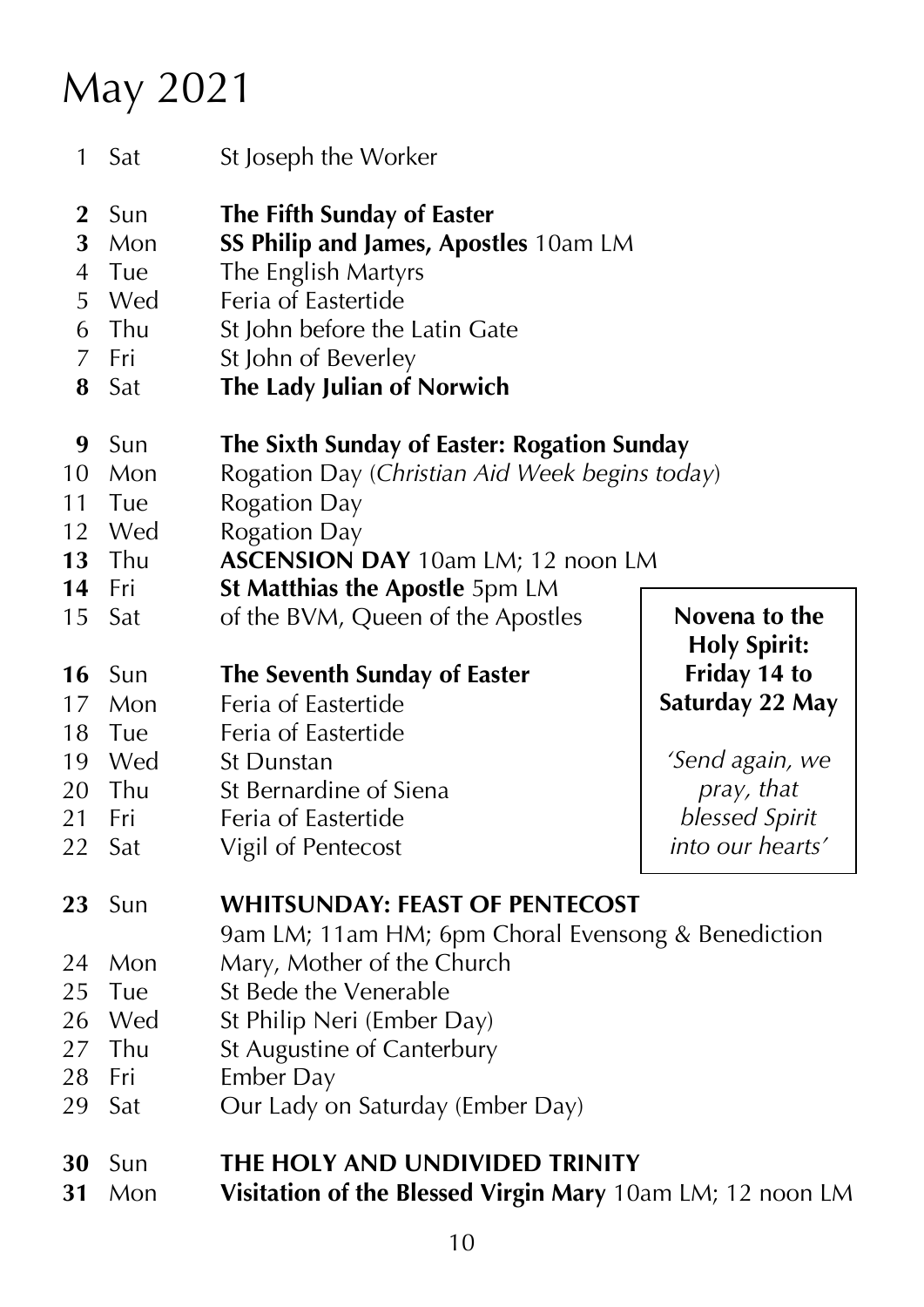# We pray for…

| All who work in our parish                                          | $\mathbf{1}$     |
|---------------------------------------------------------------------|------------------|
| <b>Our Parish and People</b>                                        | $\boldsymbol{2}$ |
| Norman and Graham, our Bishops                                      | 3                |
| Anglican-Roman Catholic dialogue                                    | $\overline{4}$   |
| That we may continue in the Risen Life of Christ                    | 5                |
| <b>Persecuted Christians</b>                                        | $\boldsymbol{6}$ |
| Friends of Julian of Norwich                                        | $\overline{7}$   |
| The witness of the Julian Shrine                                    | 8                |
| <b>Our Parish and People</b>                                        | 9                |
| Those who work on land or sea                                       | 10               |
| Those who work in industry or commerce                              | 11               |
| Reverence for creation                                              | 12               |
| Thanksgiving for our ascended Lord                                  | 13               |
| Christian Aid (This is Christian Aid Week)                          | 14               |
| Come, Holy Spirit!                                                  | 15               |
| <b>Our Parish and People</b>                                        | 16               |
| The homeless in our city                                            | 17               |
| The Departed: Year's Minds for May                                  | 18               |
| Justin, Archbishop of Canterbury                                    | 19               |
| Deeper reverence for the Holy Name of Jesus                         | 20               |
| Renewal through the Holy Spirit                                     | 21               |
| Openness to the Holy Spirit in our churches                         | 22               |
| Our Parish and People: Thanksgiving for the gift of the Holy Spirit | 23               |
| True love for Mary                                                  | 24               |
| <b>Historians</b>                                                   | 25               |
| The Congregation of the Oratory                                     | 26               |
| The conversion of England                                           | 27               |
| Those preparing for Ordination                                      | 28               |
| An increase in vocations to the Sacred Ministry                     | 29               |
| <b>Our Parish and People</b>                                        | 30               |
| Shrine of our Lady of Walsingham                                    | 31               |
|                                                                     |                  |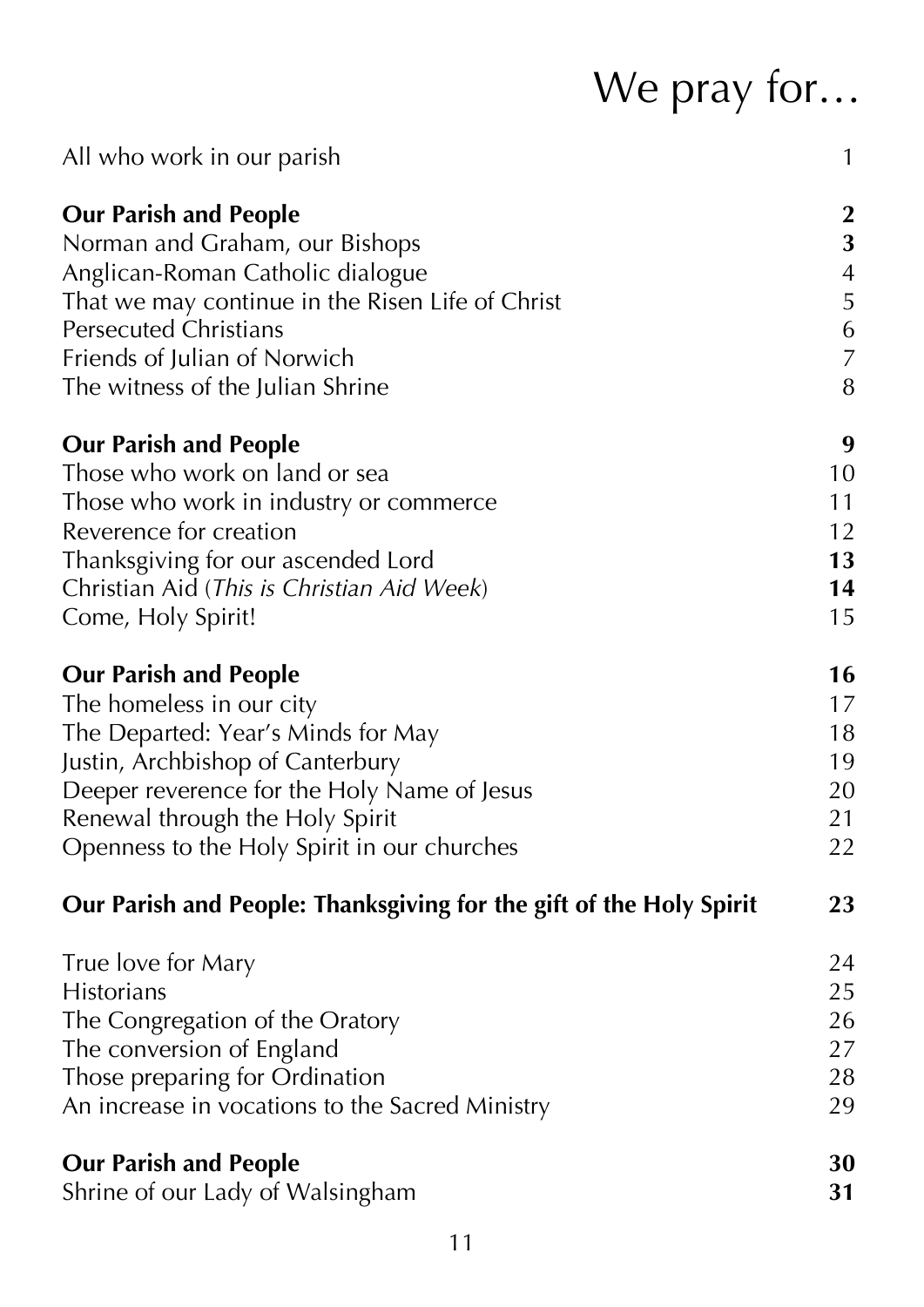## Parish notes

### **Requiem for the Duke of Edinburgh**

On Saturday 17 April, the day of his funeral at Windsor, we celebrated a Solemn Mass of Requiem at St John's Timberhill for the repose of HRH The Prince Philip, Duke of Edinburgh. There was Greek incense to honour his roots, fine organ music including Vaughan Williams' Prelude on *Rhosymedre* at the offertory (which was played at the funeral later), lovely flowers, *Pie Jesu* from Fauré's *Requiem* beautifully sung during Holy Communion, and the National Anthem was played at the end, following the prayers of Commendation. The Paschal Candle dominated proceedings, a sign of our Resurrection hope as we continue to rejoice in these days of Eastertide.

### **Julian Festival 2021**

On **Saturday 8 May** the Church gives thanks for the Lady Julian of Norwich on the 648th anniversary of the 'Shewings' which she received on 8 May 1373. The Bishop of Norwich will celebrate **High Mass** at St Julian's at 10.30am. The **Julian Lecture** at 3pm will be given by Professor Vincent Gillespie, J.R.R. Tolkien Professor of English Literature & Language at the University of Oxford: his title is **'Julian in Troubled Times'**. Owing to the current restrictions, 'in person' attendance at the High Mass and the Lecture is sadly not possible, but both will be livestreamed at **www.julianofnorwich.org**.



There'll also be Low Mass, as usual, at 12 noon at St John's. The Lady Julian's feast should be kept with real thanksgiving in this, her own parish.

### **Come, Holy Spirit!**

During the nine days between **Ascension Day** (13 May) and **Whit Sunday** (23 May), we keep a novena to the Holy Spirit, in the same way as the apostles, the Mother of Jesus and the holy women returned to the Upper Room after the Lord's Ascension and waited there in prayer 'for the promise of the Father'. Whit Sunday, Pentecost, is one of the three great feasts of the year and we will celebrate it with great joy on May 23. At the 11am High Mass we welcome as our guest preacher **Canon Andrew Greany SSC**, Chantry Priest of the Guild of All Souls and formerly Vicar of Little St Mary's, Cambridge. At 6pm there'll be **Choral Evensong and Benediction**.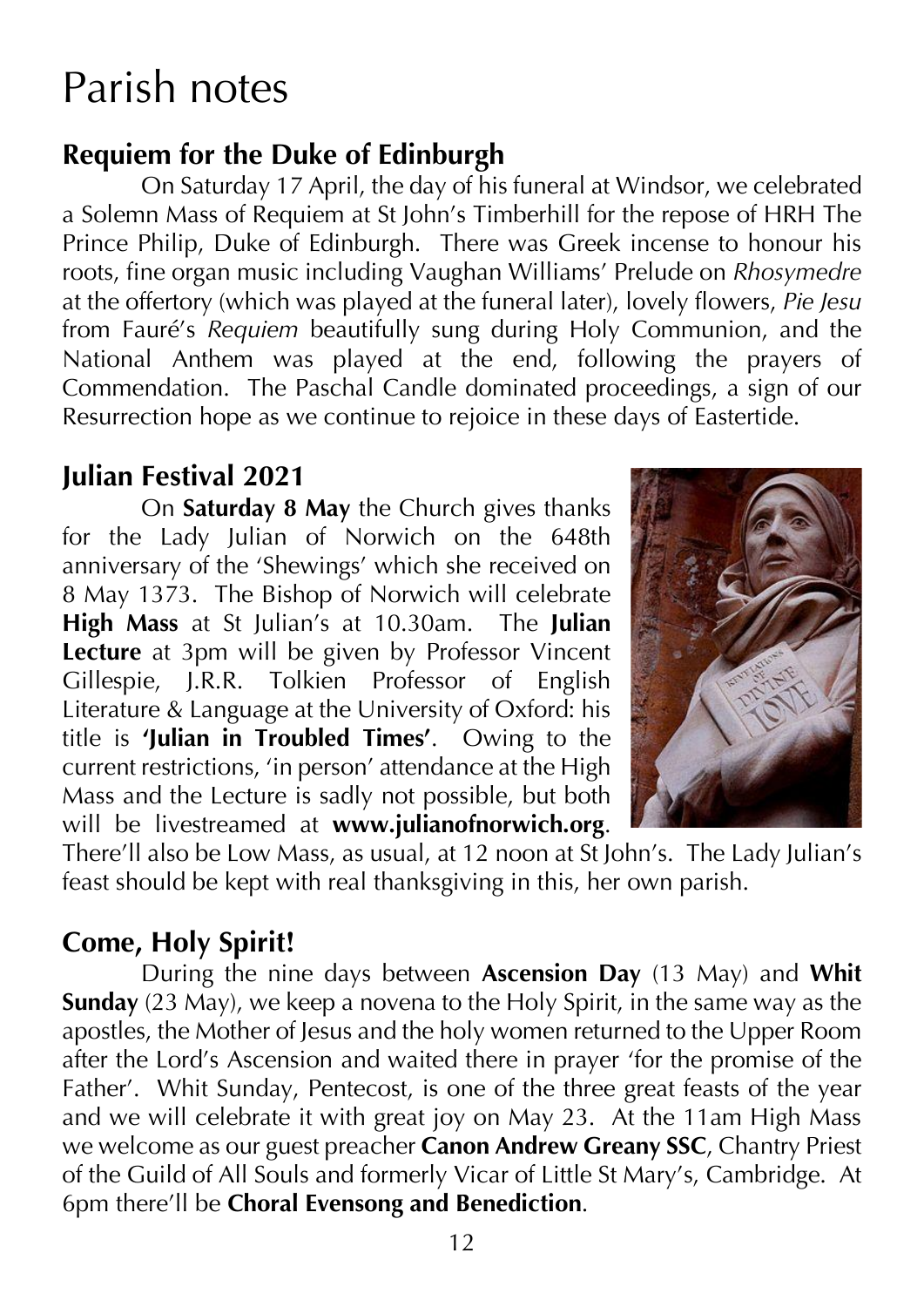## **Annual Parochial Church Meeting**

Saturday 22 May

10.30am • St John's Timberhill followed by Mass for the Vigil of Pentecost at 12 noon

#### **If you're on the Electoral Roll, you're warmly encouraged to come to our Annual Meeting!**

At the Annual Meeting we will be electing new representatives for our PCC (Parochial Church Council): **three** members to serve for **three years**, **one** member to serve for **two years** and **one** member to serve for **one year**. A diverse and energetic PCC makes a huge difference to the life and wellbeing of any Church Family: might you be willing to serve? Nomination forms will be available from Sunday 9 May.

## Who desires entry?

A Sermon preached by Fr Richard Stanton, Parish Priest, at the Solemn Mass of Requiem for HRH the Duke of Edinburgh: 17 April 2021

*Lections* Job 19.23-27a: *I know that my Redeemer lives* Romans 8.31-end: *Who will separate us from the love of Christ?* St John 11.17-27: *I am the Resurrection and the Life*

### **'I know that he will rise again in the resurrection on the last day.'** (*St John 11.24*)

owadays, almost everything I learn, I learn at the church door. Standing on the path after services greeting the congregation one acquires the most extraordinary range of knowledge, about people's **personal circumstances**, relatives, work, holiday plans (back in the day), about people's personal circumstances, relatives, work, holiday plans (back in the day), about science, technology, culture, food, history, trivia, about the number of handbags Indira owns (that was last week), about the role of the Portuguese in the First World War (that was last night) and so on. Last Sunday while we were outside our preacher Fr John told me about the funeral customs of the Austro-Hungarian Imperial Family. After a Requiem Mass in St Stephen's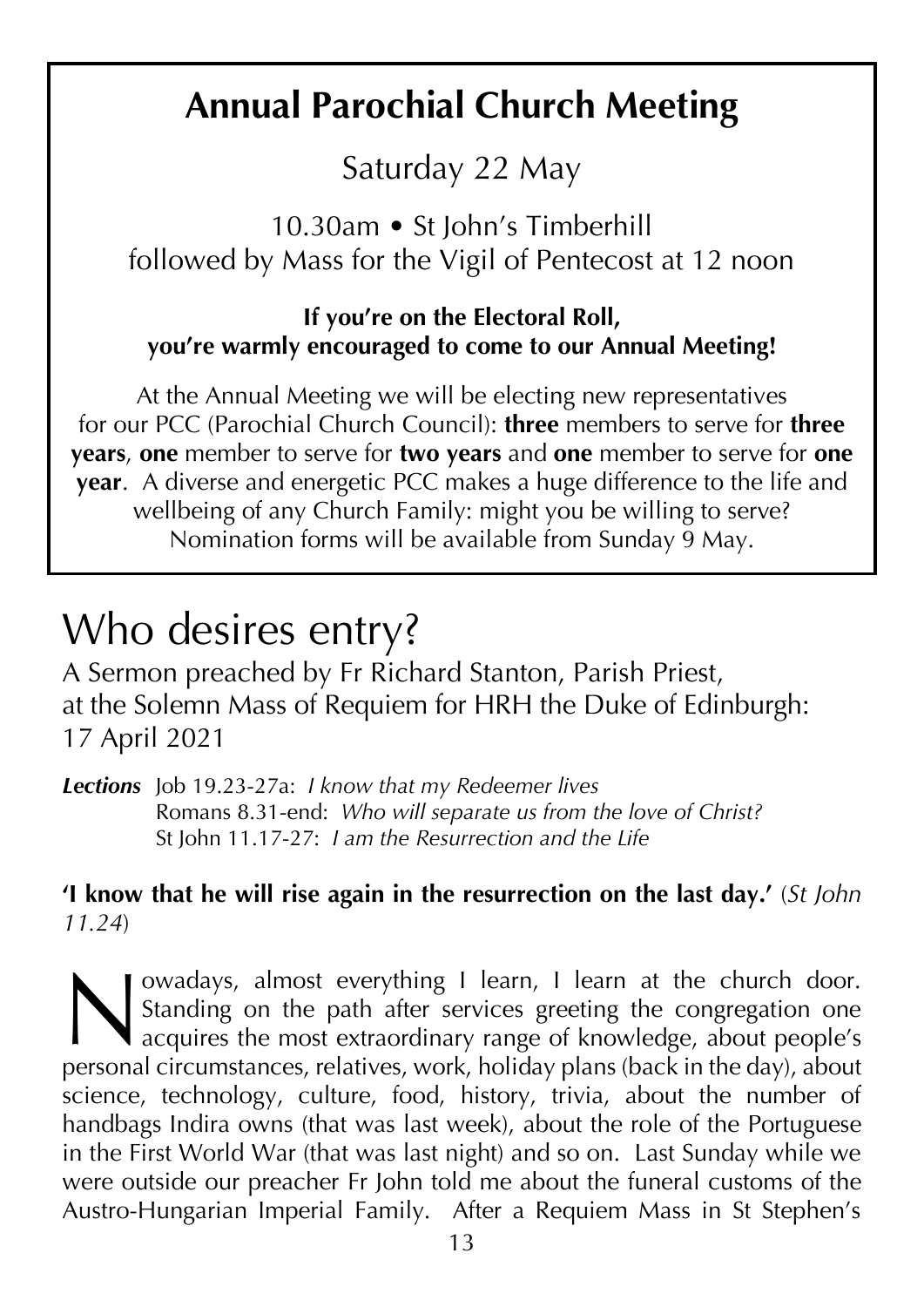Cathedral in Vienna, the coffin of the deceased is carried to the Capuchin Cloister, where the Imperial Crypt is sited, and the Master of Ceremonies knocks on the door.

'Who desires entry?' asks the Prior, from within. The Master of Ceremonies replies (for instance), 'Otto of Austria, once Crown Prince of Austria-Hungary, Royal Prince of Hungary and Bohemia, of Dalmatia, Croatia, Slavonia; Grand Duke of Tuscany and Cracow; Duke of Lorraine, Salzburg…' and so on for a number of lines. You will hear a similar recitation of styles and titles at the end of the Duke of Edinburgh's funeral today. In Vienna, when the MC has finished his recitation, the Prior simply says 'We do not know him,' and refuses to admit the coffin.

So the MC knocks again. 'Who desires entry?' asks the Prior. The MC tries a different tack, this time listing civil, political, academic and ecclesiastical achievements: 'Dr Otto van Habsburg, President and Honorary President of the Paneuropean Union, honorary doctor of many universities, honorary citizen, of many cities, member of numerous venerable academies and institutes…' But the Prior, unmoved, responds, 'We do not know him' and refuses admission.



*Accompanied by John Foottit (Master of Ceremonies) and Jackie Hazell (thurifer), the celebrant censes the altar at the Solemn Requiem for Prince Philip*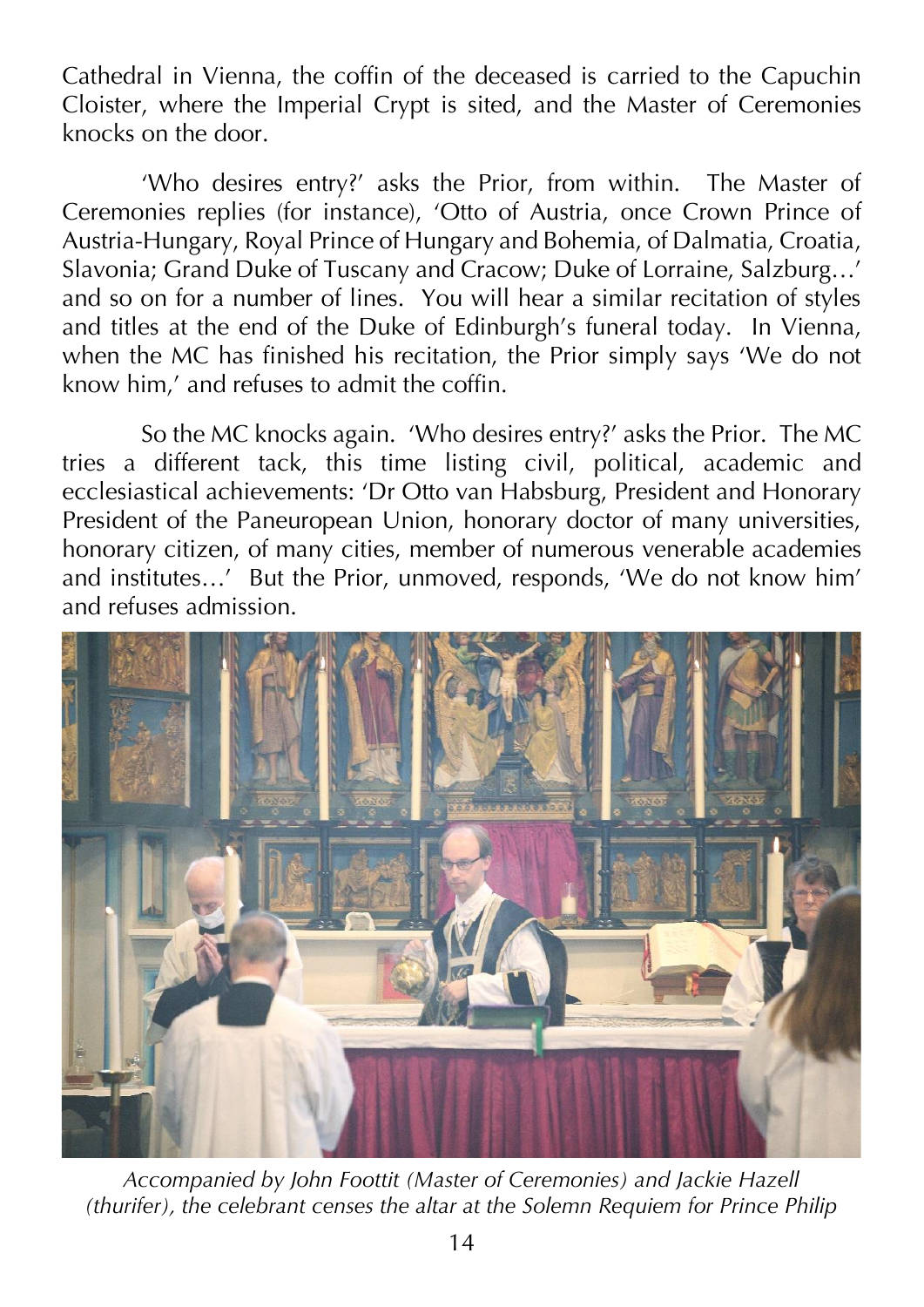A third time the MC knocks. 'Who desires entry?' asks the patient Prior. The MC responds: 'Otto, a mortal and sinful man.' 'Then,' says the Prior, 'let him come in.'

We offer the Requiem today, that most profoundly honest and Christian of services, filled as it is with the twin recognition of our mortality and our need of salvation and of our conviction that Christ has conquered sin and death, for the repose of the soul of Philip, Duke of Edinburgh, yes, but more than that for Philip, a mortal and sinful man, that he may 'come in' to the kingdom of the redeemed. If absolute power corrupts absolutely then, to be sure, the members of the British Royal Family are safe indeed from absolute corruption, since the days of absolute power are long receded into history; but constant proximity for over seventy years to the most influential and important events which shape nations and states, and a life lived ceaselessly in the public gaze, brings not only the tremendous worldly status and material comfort which is far beyond the imagination of most of us, but brings also a curiously lonely existence and many temptations, just as each one of us struggles with the temptations and burdens of our own vocation, our own calling in the world for the sake of the Gospel.

Our prayer for the Duke of Edinburgh as we offer the sacrifice of Christ for him today is that the Lord will continue to work in him the good purposes of his perfect will, that he will be cleansed in the blood of that Lamb who was slain to take away the sins of the world and receive a spotless wedding garment to wear at the marriage supper of the Lamb. For neither the coronet of a Duke who stood faithfully by the side of his Sovereign as the sun set on the British Empire, nor the countless distinctions this world can bestow, avail us anything when our eyes are met by that Face, once bruised and blooded, which is to us the face of judgement and mercy. Except, said the voice from heaven to St John on Patmos, 'blessed are the dead who die in the Lord.' 'Yes,' says the Spirit, 'they will rest from their labours, for their *deeds* follow them.'

The life each of us lives here below presents us with numerous opportunities each day to choose the way of Christ (or to reject it) to enter into those good deeds which will follow us when we go to rest – *not* that those deeds will work our salvation for us, but they will be a sign of our having cooperated with the love of God revealed to us, extended to us, offered to us in Christ Jesus, that love from which (said St Paul in the second lesson) nothing can separate us, not even death itself. We give thanks today for all that was good in the life of Philip, Duke of Edinburgh, and for the blessings which God has bestowed through him on peoples and nations, on causes and needs – we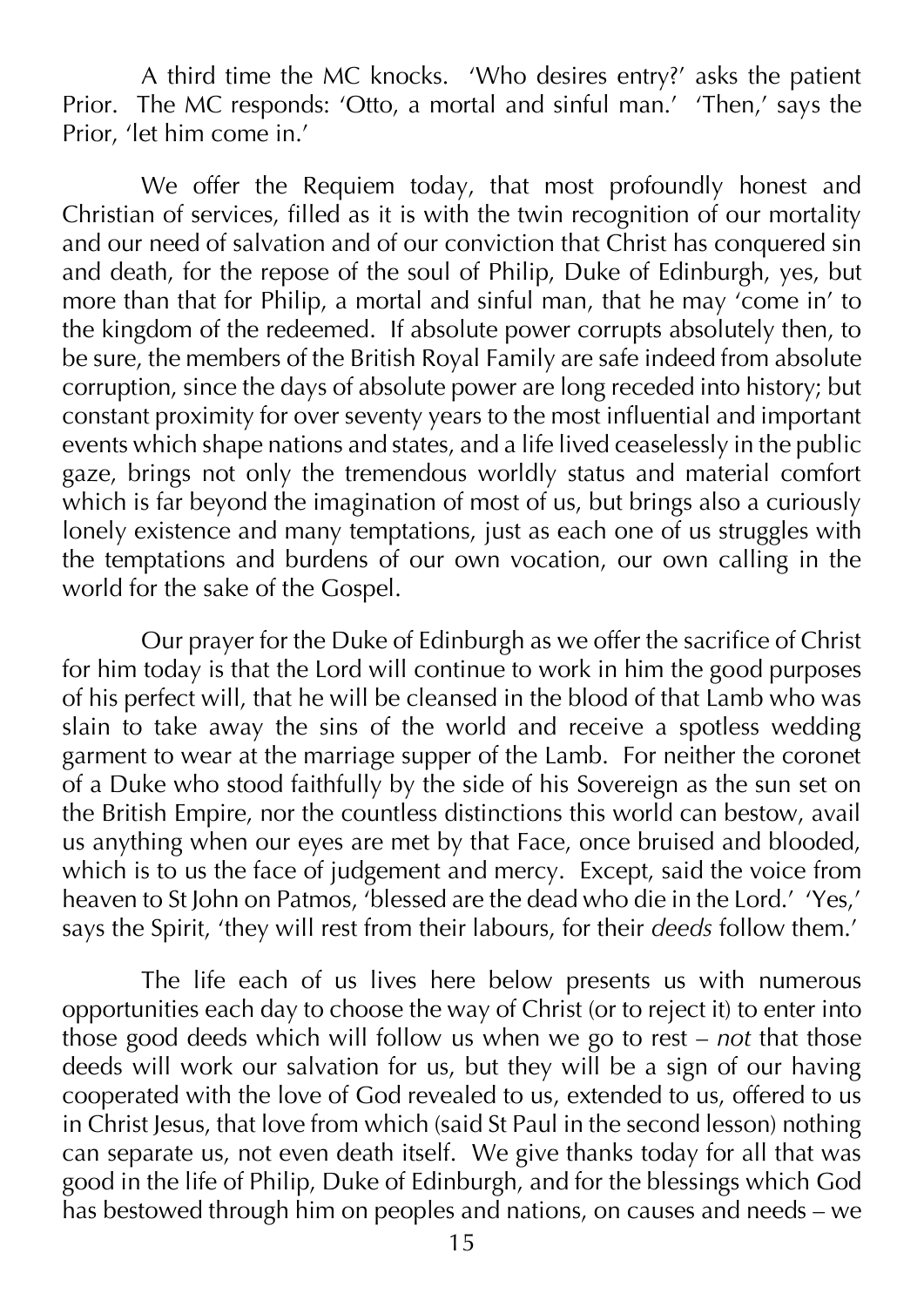give thanks for his unwavering loyalty to his Queen and wife, his service to the nation and the Commonwealth, his courage, military service, fortitude and Christian faith, his work for young people over decades, and for the personal

qualities of which, rightly, only hints emerge from behind the Palace curtains. And, yes, we pray him, and for all the departed, especially those who have died unknown or unmourned. We are praying that (as the priest sometimes says to the penitent at the end of a confession) 'the Passion of our Lord Jesus Christ, the prayers of the Blessed Virgin Mary and all the saints, whatsoever good you have done or evil you have endured [may] be to you for the remission of sins, the increase of grace, and the reward of eternal life.'

You don't have to scratch around much in the history of this or any other nation to find examples of Royalty failing to live up to the mystique and majesty with which those anointed for service are traditionally surrounded. It is a high



*The Elevation of the Chalice*

calling and it comes, like all callings, to those with clay feet. Elizabeth I and her half-sister Mary made quite a hash of getting on with each other in real life, as did many Christians in those turbulent and disgraceful years of the English Reformation. They are, however, interred together in Westminster, with an inscription which reads: 'Partners both in throne and grave, here rest we two sisters, Elizabeth and Mary, in hope of one Resurrection.'

That hope of one Resurrection, of our own final and decisive share in Christ's Easter victory which the great Paschal Candle triumphantly proclaims and which we anticipate in every Mass, undergirds our celebration of this Requiem today and our prayer for Philip and for all the Faithful Departed. It is a hope grounded on our faith in Jesus Christ, the Resurrection and the Life of all who believe.

In an ancient homily for Holy Saturday, the preacher places these words on the lips of our crucified Lord as he descends to the dead and harrows even hell itself: 'Awake, O sleeper, and rise from the dead, and Christ will give you light… The throne formed by cherubim awaits you, its bearers swift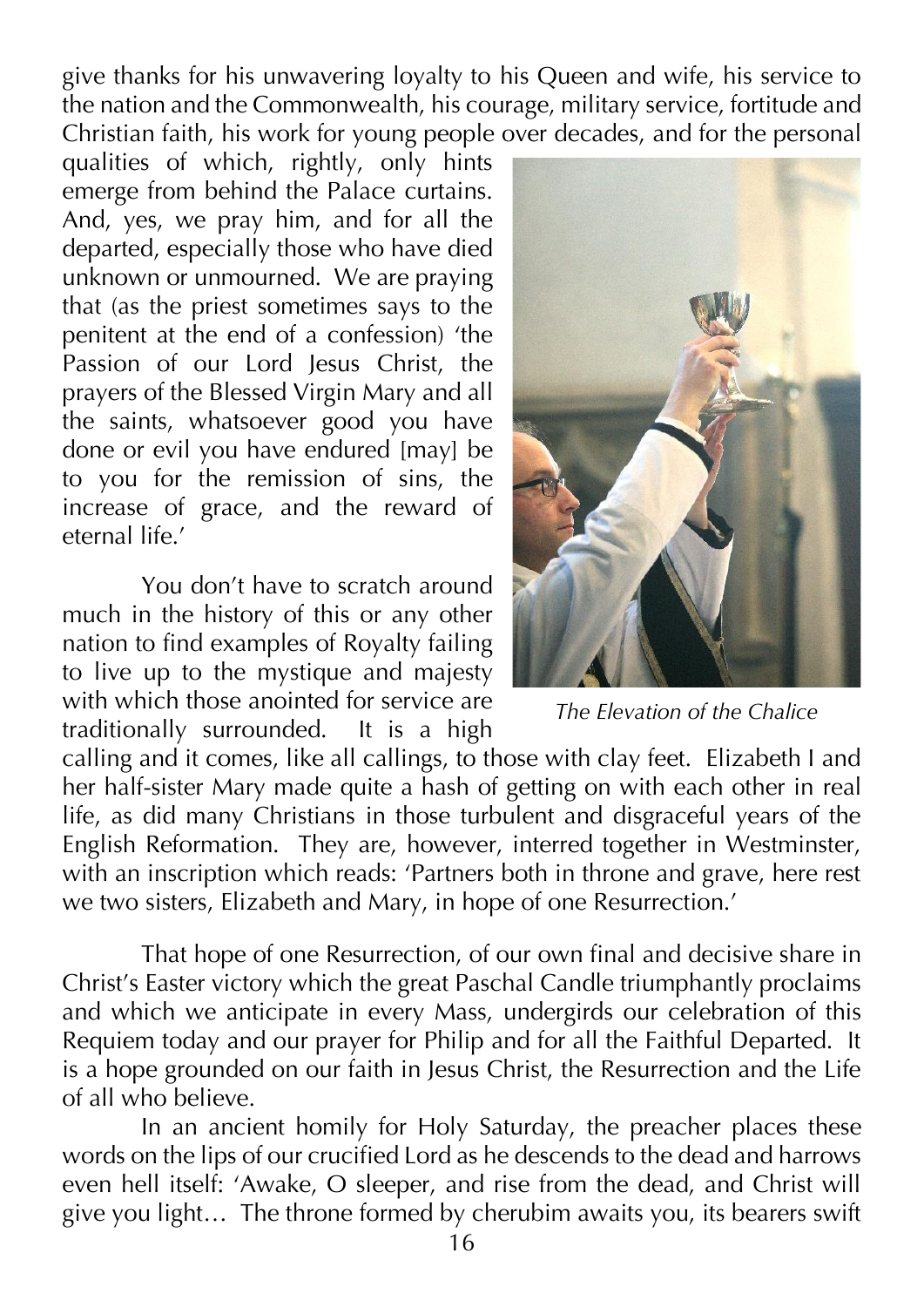and eager. The bridal chamber is adorned, the banquet is ready, the eternal dwelling places are prepared, the treasure houses of all good things lie open. The kingdom of heaven has been prepared for you from all eternity.'

*To that glory of the blest By their prayers and faith confessed Us, us too, when death hath freed us Christ of his good mercy lead us.*

## Witnesses to the Resurrection

A Sermon preached by Fr Richard Stanton, Parish Priest, at the Solemn Mass on the Third Sunday of Easter: 18 April 2021

*Lections* Acts 3.13-15, 17-19: *God raised him from the dead and we are witnesses* I John 2.1-5: *Our advocate with the Father, Jesus Christ* St Luke 24.35-48: *Yes, it is I indeed*

#### **'You are witnesses to this.'** (*St Luke 24.48*)

mid all the sombre and understated pageantry of the Duke of Edinburgh's funeral yesterday, the brilliance of the military uniforms **The against the blue sky on a clear English spring afternoon, surely** mid all the sombre and understated pageantry of the Duke of Edinburgh's funeral yesterday, the brilliance of the military uniforms relieved against the blue sky on a clear English spring afternoon, surely the most iconic i in black and masked, sitting entirely alone in the choir of St George's Chapel, with three empty rows stretched around her. Described yesterday as 'among the most moving public Christian images in a long while', it will become one of the defining images of this part of our century. A sovereign and a widow, sitting in private grief at the funeral of her husband and confidant of 73 years, but muted and isolated because of the pandemic through which we have been living: somehow, this image expressed the griefs that have come to a nation and a world over the past year, the disrupted patterns of mourning and our inability to minister to one another's needs in ways that feel natural or normal.

I myself have officiated at funerals over the past year where solitary mourners have sat in the same way as the Queen did yesterday; her experience does not validate theirs or make it more real than it was before, but by enduring her private grief in such a public way before a global audience, she articulated and embodied the very sadness and loss of which she spoke in her Christmas broadcast, when she said: 'Of course for many,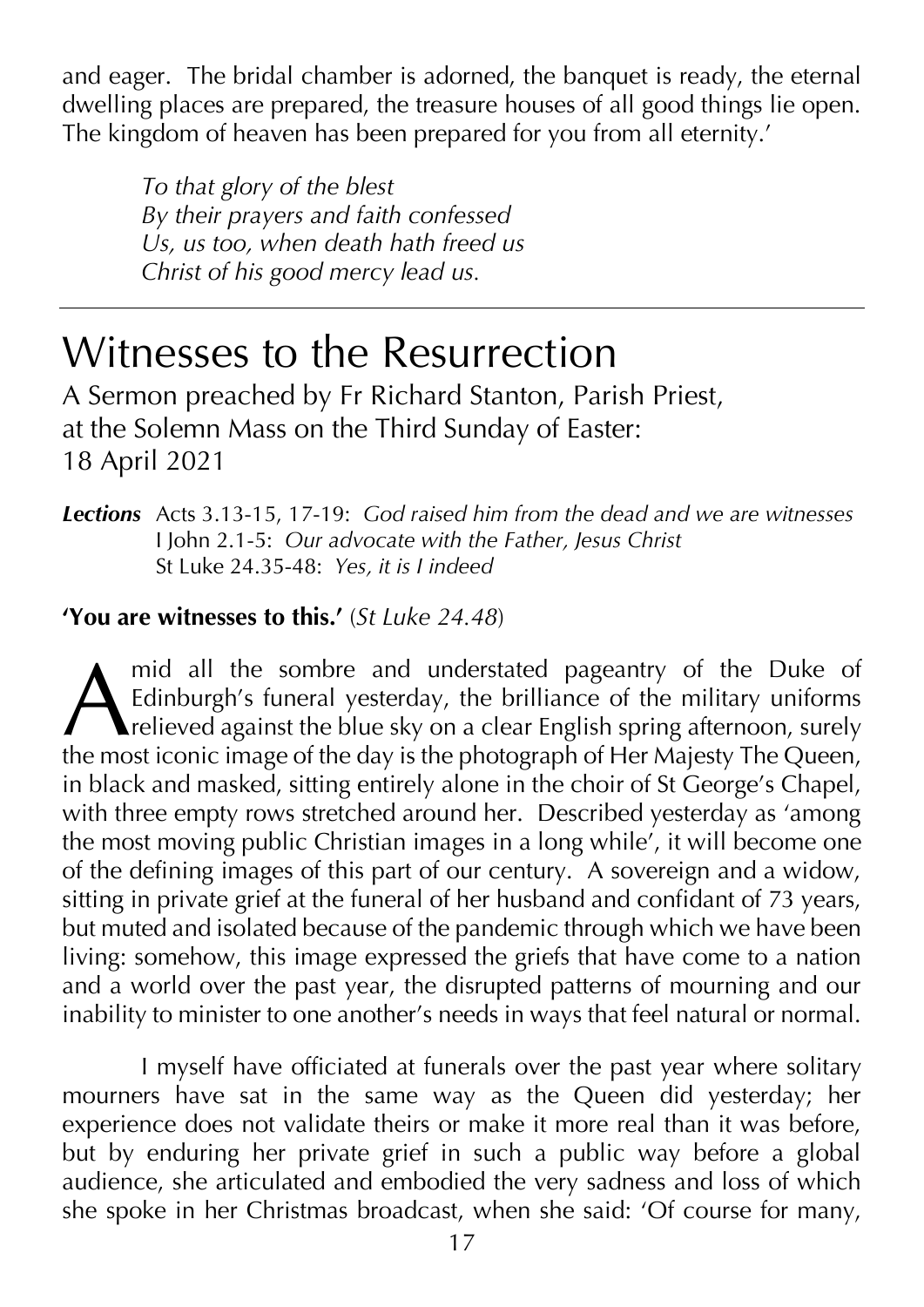this time of year will be tinged with sadness – some mourning the loss of those dear to them and others missing friends and family members distanced for safety, when all they really want for Christmas is a simple hug or a squeeze of the hand. If you are among them, you are not alone, and let me assure you of my thoughts and prayers.'

This is what grief does, writ large: it isolates, it cuts us off, it makes us feel alone, locked in the prison of memory, adrift on the sea of loss – not just grief and sorrow for events which *have* happened, but even anticipated grief, grief which fears the worst, grief which knows that even now I am in the process of losing something which I cannot hold onto. It was to such grieving and loss-stricken disciples that the Risen Lord came with his greeting: 'Peace be with you.'

The most abject crew, they had betrayed him and (to be frank) suspected, I imagine, that he had betrayed them – betrayed them with empty promises and cheap ambitions: 'We *had* thought,' they said on the road to Emmaus, 'that he would be one to redeem Israel.' Shown up in the public sphere as losers in every sense of the word, they only really had each other left and yet what possession is that when the Person around whom you gathered has gone? Who gathers around a vacuum?

'Peace be with you,' he said; 'Pax'. Let there be peace among us. Alarmed and frightened now, 'they thought they were seeing a ghost' – but he showed them his hands and feet, wounded by the nails, to demonstrate that he was no *new* Jesus, nor an imposter, but the same Jesus who had lived with them before, with the same body, though now transformed and alive in a new way, having been sown in weakness and raised in power. What the Risen Lord does in appearing to his disciples, to whom he unfolds the scriptures and with whom he eats, is to create a new community, a community shaped by the experience of his death and resurrection, able now to advance in understanding of the Scriptures which foretold 'that the Christ would suffer and on the third day rise from the dead.'

'You are witnesses to this,' says Jesus to them, and to us too, who have been baptised and given new life in Christ, and witnessing to the death and resurrection of Christ, and to repentance for the forgiveness of sins, is the work of the Church, the believing community of companions who have eaten and drunk with the Risen Lord. St Peter says much the same in the first lesson: 'You demanded the reprieve of a murderer while you killed the Prince of life. God, however, raised him from the dead, and to that fact we are the witnesses<sup>'</sup>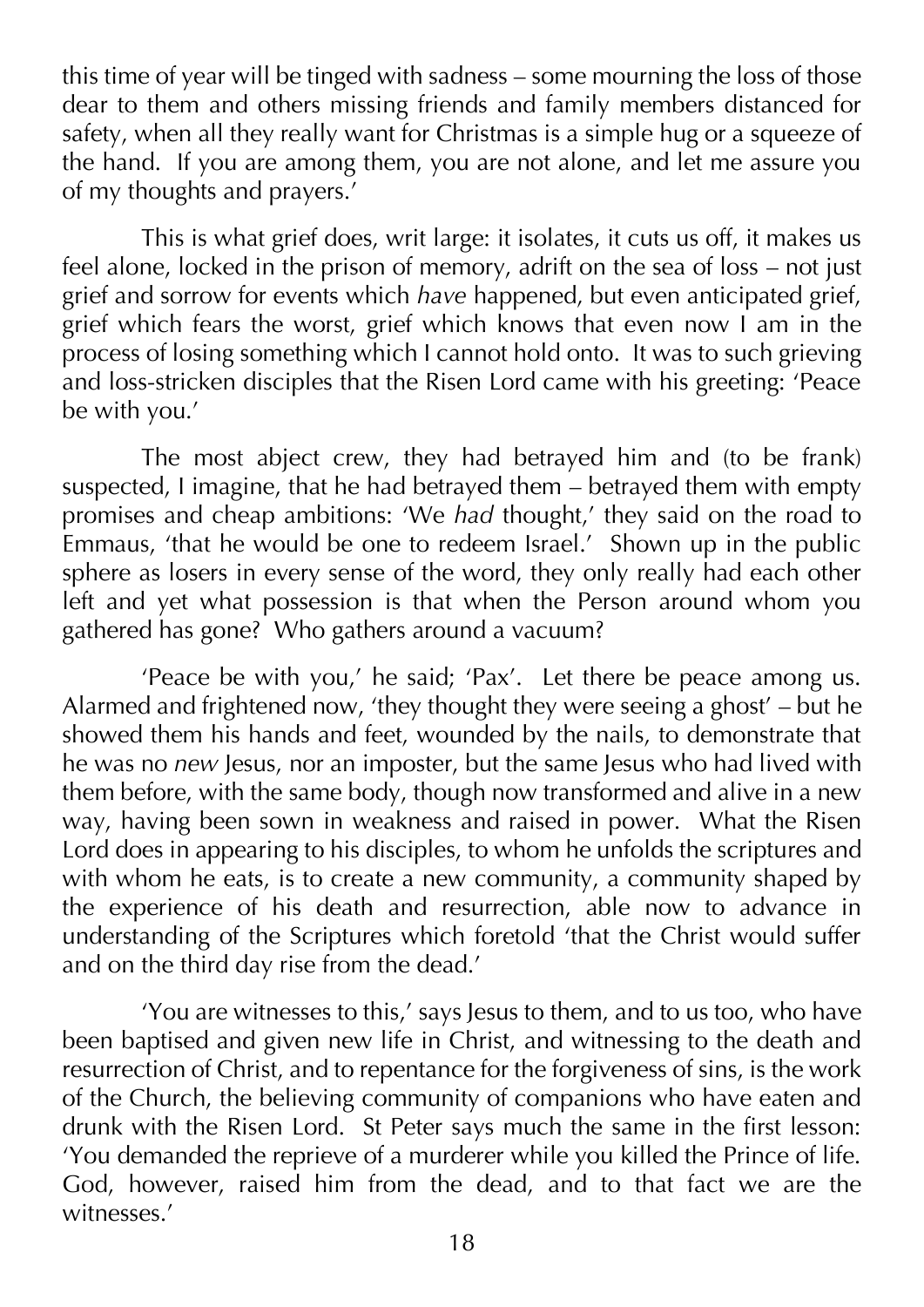Communities such as this one, our own Church Family, exist simply to bear witness to the Resurrection. We do this through public worship and sacramental living, through growth in holiness, through mutual love and bearing of one another's burdens, through service and generosity in the world. Everything we do in this place ought to be a testimony to the power and reality of the Resurrection, God's decisive action which meets us at the point of our grief, our atomisation and our fear and gives us a new identity as adopted brothers and sisters of the Risen Lord. The life we are trying to live together as Christians, based on 'knowledge' of Jesus – that is, concrete, interpersonal relations with a merciful Redeemer, Friend and Brother – is a life which bears fruit in love, the kind of love of which St John spoke in the second reading when he said. 'When anyone obeys what God has said. God's love comes to perfection in him.' This is the work of the Resurrection within us, and it is this that makes our witness credible.

The Jesuit Fr Martin D'Arcy expressed this dynamic at work within us like this: 'Saint Paul never saw Christ in the flesh, and yet he has the same conviction as those first witnesses: *If Christ be not risen from the dead we are the most miserable of men.* We are like Saint Paul in not having seen with our own eyes the wounds in the hands and feet of Christ; but like him we can grow a sure conviction that the man lifted up on his cross was truly the Son of God, and that God, who with majestic love reigns from a cross, continues to defeat evil and give life, and nothing man can do will thwart him.'

A Christian community such as our own, which rejoices to express the fullness of the Catholic Faith as the Church of England has received it, has a particular vocation to live out the Risen Life of Christ with a fullness which marks it as authentic; not simply through the powerful presentation of the liturgy on Sundays and great festivals, but through regular encounter with the Risen Lord in Word and Sacrament 'seven whole days not one in seven', through a serious and patient approach to our own discipleship, through attentiveness to the needs of the community within which we are set and to which we have a responsibility and a mission, through our mutual love and compassion, through a keen awareness of our participation in a global family of faith which transcends the surface particularities which can so often become the tools of exclusion. To take steps along this road, in the company of Jesus risen from the dead who unfolds us to his Word and makes himself known in the breaking of the bread, is to allow ourselves to be moved away from the isolation and fear within which grief locks us, and open ourselves to the joys of this Risen Existence.